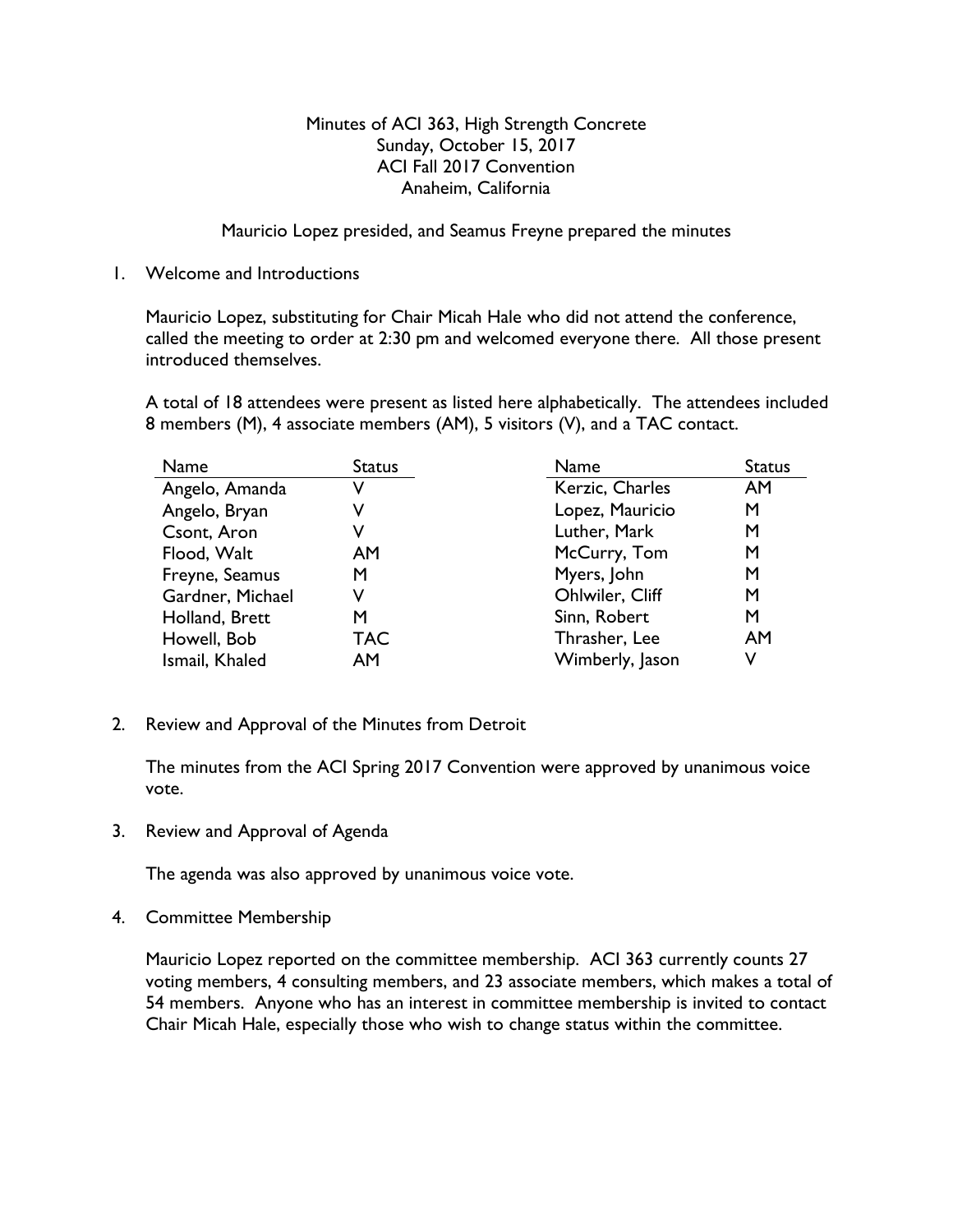5. Chair TAC Report

There was no news.

6. Status of ACI 363 Report on High Strength Light Weight Concrete (HSLWC)

Mauricio Lopez continues to lead the effort on this new document.

Three chapters have been balloted recently.

- Chapter 2, Selection of Materials
- Chapter 5, Properties of HSLWC
- Chapter 7, Applications

Chapter 4, Batching and Mixing of HSLWC is expected to ballot next.

John Myers could soon have a first draft of Chapter 1, Introduction.

7. ACI 211 *Guide for Selecting Proportions for High Strength Concrete Using Portland Cement and Other Cementitious Material*

ACI assigned this document to ACI 363 and wishes to have an update by 2018, which is ten years since the previous edition. Chair Micah Hale posted the document to the committee website and previously requested volunteers to review chapters.

8. Open Committee Presentations

None.

9. Future Technical Sessions

At the ACI Spring 2018 Convention in Salt Lake City, ACI 363 plans to support a session with ACI 236, Material Science, and ACI 238, Workability of Fresh Concrete, where modulus of elasticity would be the subject. Walt Flood, Robert Sinn, and others will likely give presentations.

A request was also made to have a mini session called "Ensuring a Successful High Strength Concrete Project" in Salt Lake City. Several individuals in attendance volunteered to speak and proposed these topics.

- John Myers, "A Historic Perspective of HSC Throughout the Decades"
- Robert Sinn, "An Update on HSC Aspects for the One Kilometer Tall Jeddah Tower"
- Brett Holland, "HSC in Practice: In Situ Strength vs Cylinder Strength"
- Walt Flood, "ASTM Static Modulus of Elasticity: Round Robin Results Summary and Chicago High Rise Update"